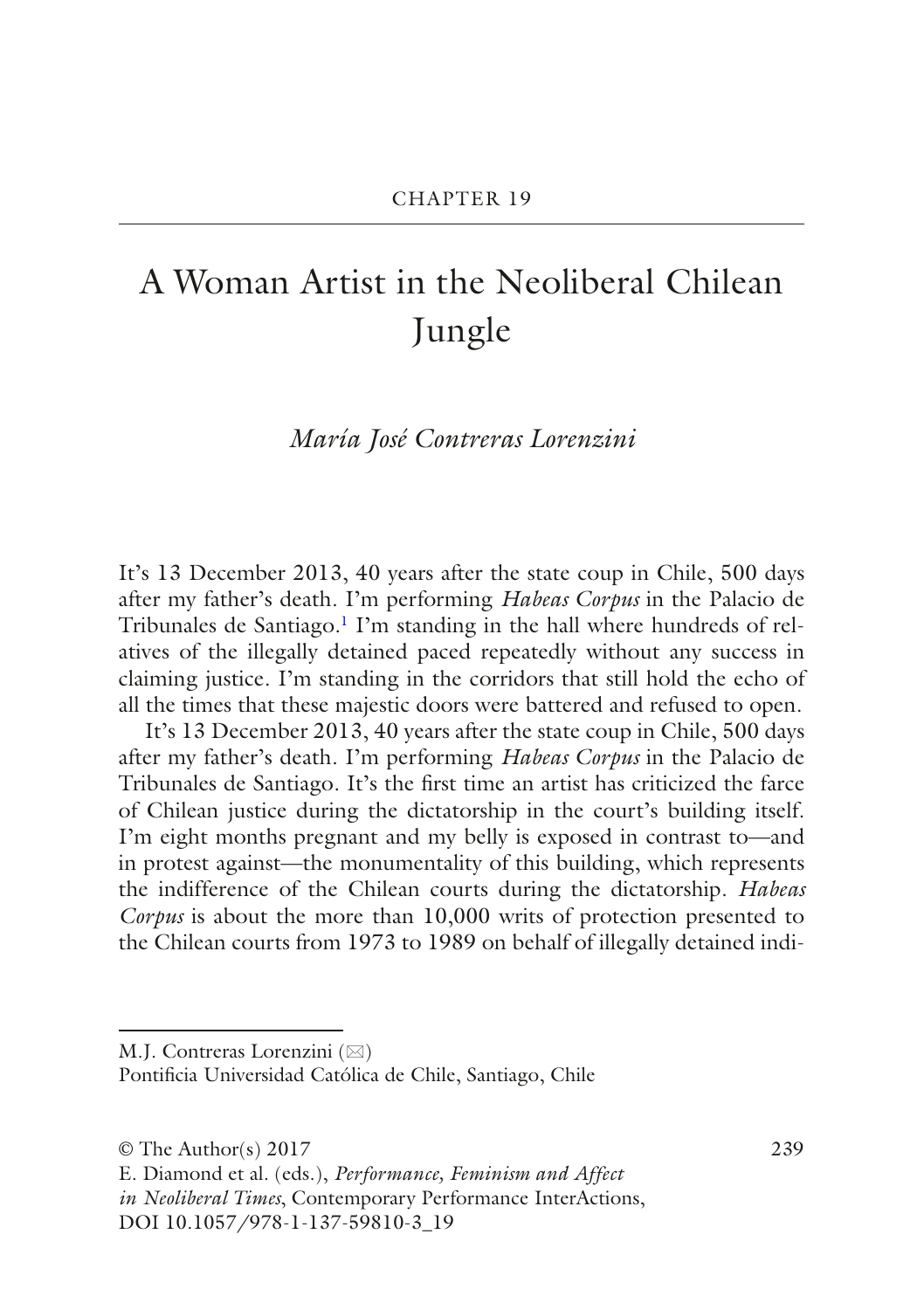viduals. During the dictatorship, the courts decided that all *habeas corpus* petitions had to be processed by the Ministerio del Interior, yet the victims (*los desaparecidos*, the disappeared) were imprisoned by the action of the Central Nacional de Inteligencia, which depended on the same ministry. During the years of the dictatorship, almost all *habeas corpus* petitions were rejected. The few writs of protection that the Chilean courts finally accepted were useless, since most of the time they were accepted after the person had already disappeared or was dead.

It's 13 December 2013, 40 years after the state coup in Chile, 500 days after my father's death. I'm performing *Habeas Corpus*. Outside crowds buy precious gifts for Christmas. Their shoe soles melt as they make contact with the burning pavement—29 degrees Celsius that day. People struggle through the city centre with shopping bags, jostling and pushing to claim the most appealing sale items. The only possible temporality in Santiago's streets is the present moment of consumption.

The contrast between a silent, intimate performance of memory carried out in the old court's edifice and the madness to consume that unfolds in the streets is not accidental. It reflects the process by which Chilean society transitioned to democracy. As Tomás Moulián points out in his classic book *Chile: Anatomía de un Mito*, the official discourses of consensus and reconciliation, which governed the transition in Chile, promoted amnesia regarding the violation of human rights. The official story of silence and forgetfulness resulted in a depoliticization of the population and a surrender of collective agency: 'In the matrix of the terrorist dictatorship that became a constitutional dictatorship the actual Chile was formed, obsessed by the oblivion of those origins' [\(2002](#page-12-0): 18, my translation).

The institutionalized amnesia served one clear objective: to perpetuate the neoliberal system installed during the dictatorship. One cannot speak of neoliberalism in Chile without referring to the dictatorship, and one cannot refer to the dictatorship without acknowledging the whitewashing process accomplished during the period called 'the transition to democracy'. The charge to establish and maintain the neoliberal model was the denial of all the atrocities committed by the regime that now sustains the market policies that govern us.

Unlike other countries that slowly transitioned towards a neoliberal economy, Chile's implementation of brutal free-market policies was a direct consequence of the strategic action of the dictatorship's ideologists. A group of young economists, known as the 'Chicago Boys' because of their training at the University of Chicago, designed and instituted preda-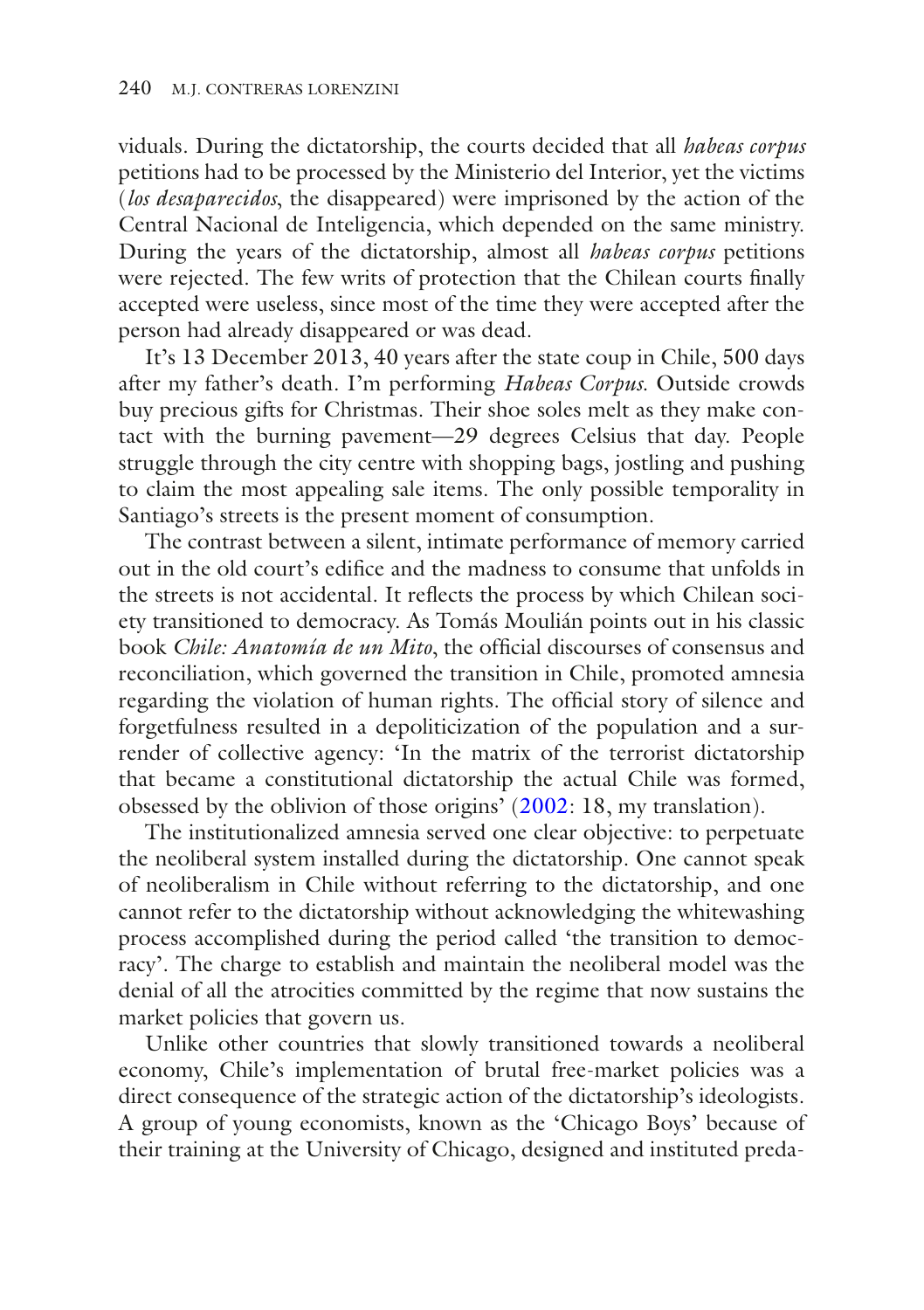tory capitalist policies in Chile. The dictatorship's government, hand in hand with the Chicago Boys, masterfully orchestrated a series of measurements, laws, and policies that resulted in what has been called the first neoliberal laboratory in Latin America: the Chilean economy was radically restructured to conform to Milton Friedman's ideas about anti-statism, privatization, and market deregulation. It seems paradoxical that neoliberalism not only survived the transition to democracy, but has actually grown fiercer in the last twenty years.

In the context of this wild neoliberalism, I understand my artistic work as a micro-resistance practice that opposes one of the most radical effects of the free-market economy in Chile: oblivion. My artwork, both as theatre director and performer, challenges the patriarchal authority that determines the rhetoric of reconciliation and the consequent amnesia about our past. I apply feminist modes of questioning the hegemonic system by exposing the stories that have been excluded from the historical record: testimonies, autobiographical stories, and familial archives. I work with memories, and the memories in which I am interested are not properties of an individual; they cannot be privatized or put on sale. They are affects that begin and end in circulation, that acquire life when mobilized. From this point of view, the politics of my artwork radically oppose neoliberal ideology.

The political and aesthetic strategies I use to resist the neoliberal project of oblivion are characterized by two features. On the one hand, they respond to a politics of solidarity that constructs a community in which the spectator, as a co-witness, is compelled to exit the depoliticized position to engage with the re-envisioning of our past. On the other hand, my work highlights the ways of reconstructing our past as articulated by the presence of the body. My performances work with the dimension of culture that cannot be grasped through semiotic analysis, preferring to activate affective dispositions in the spectators. More than putting in circulation a discourse, my work seeks to appeal to bodily experiences, dealing in memories that reside in our bodies and that are mobilized only in co-presence.

# The Bloody Way to Neoliberalism in Chile

Only some days after the state coup, Augusto Pinochet had in his hands the document named *El Ladrillo* ('the brick') that indicated how to transform Chile into a neoliberal laboratory. As Naomi Klein claims, Chile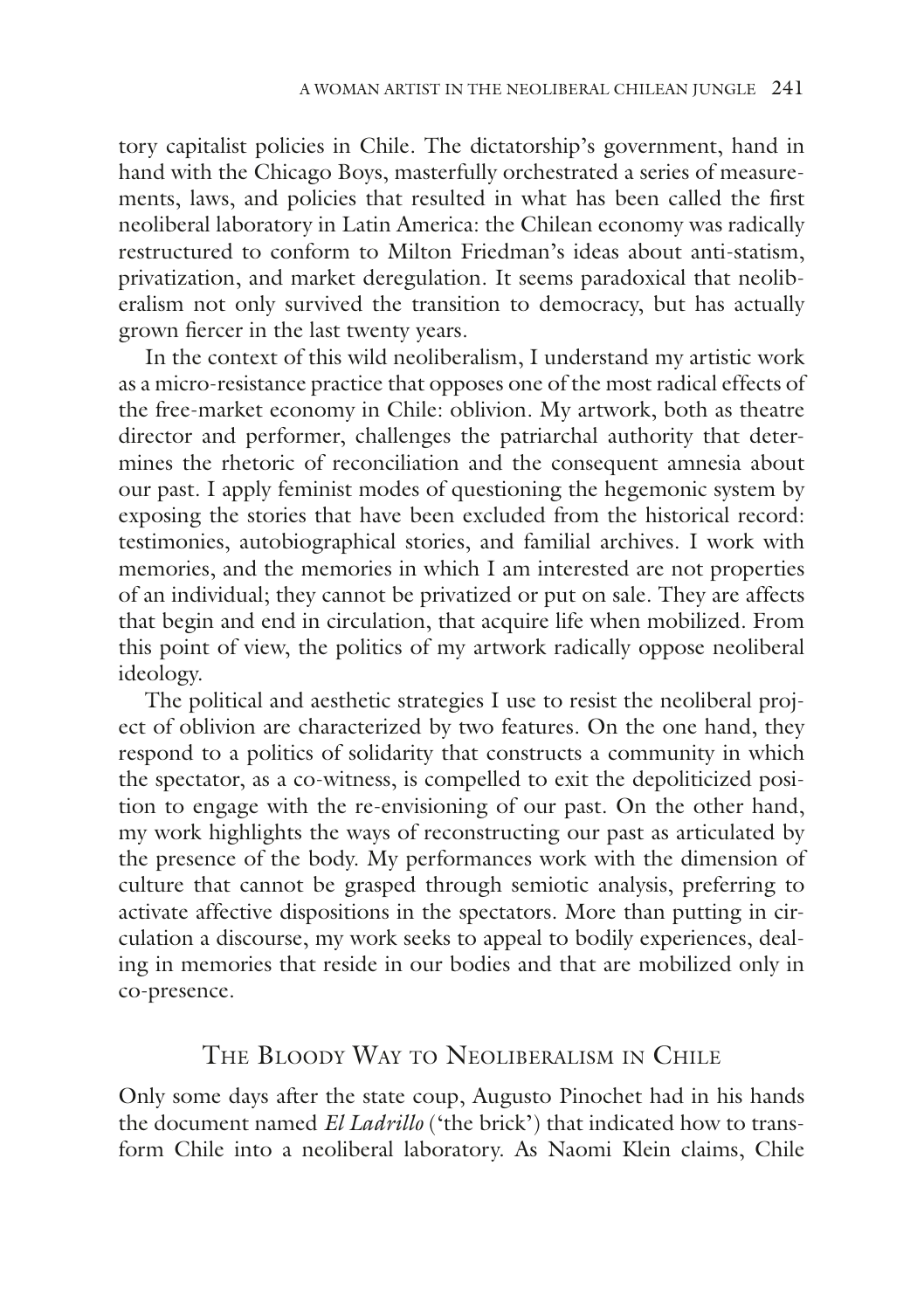became the first neoliberal laboratory thanks to the implementation of a postcoup economic shock doctrine that left the population too traumatized to react and too repressed to resist [\(2007\)](#page-12-1). With such an obviously violent origin, the full opening of the Chilean economy to global markets and a sustained policy of privatization sealed the establishment of a neoliberal economy and culture in Chile. The policies and laws imposed during the dictatorship had the supposed aim of increasing efficiency, while they actually served to install an economic system that protected the interests of the business class. In 1975, the privatization policy was applied indiscriminately to almost every single social service: health, education, public transport, food industries. Everything was deregulated and the demonization of any remnant of regulatory governance masked the effects of the transformation—the handing over of every single social right to private corporations.

Surprisingly, since the transition to democracy in 1990, the neoliberal model has been radicalized. During the postdictatorship period, the discourse of the free market has been patched onto the idea of democratic freedom, confusing individual liberty (to consume) with civil rights. Chileans have regained some rights (the right to vote, to gather freely in the streets, and to express themselves more or less freely) while irreversibly being transformed from repressed citizens to precarious subjects whose only agency is to consume. The narrative of transition exalted the neoliberal fantasy of choosing one's own life. This narrative sustained a system that increased the vulnerability of the population in contradistinction to the empowerment and enrichment of the economic and political elites. Astonishingly, even some of the victims of state violence, instead of fighting the system produced by state terrorism, sustained and promoted the liberalization of the market during the postdictatorship:

The transition to democracy in Chile took place in the palace. From it, a public policy model was designed that was dissociated from the democratic spirit, but associated with the search for the notions of efficacy and efficiency inherent to the dominant economic vision. Hence, public policies went through a transformation process but not through a process of democratic transition, as was made explicit in [the development of] the Transantiago [transport system]. The people in the polis did not live any democratic transition. No power was distributed to the citizenry and objectively it has lost power since the dictatorship; there is more anomie in general; inequality indicators (that is, power differentials) have increased; the social fabric has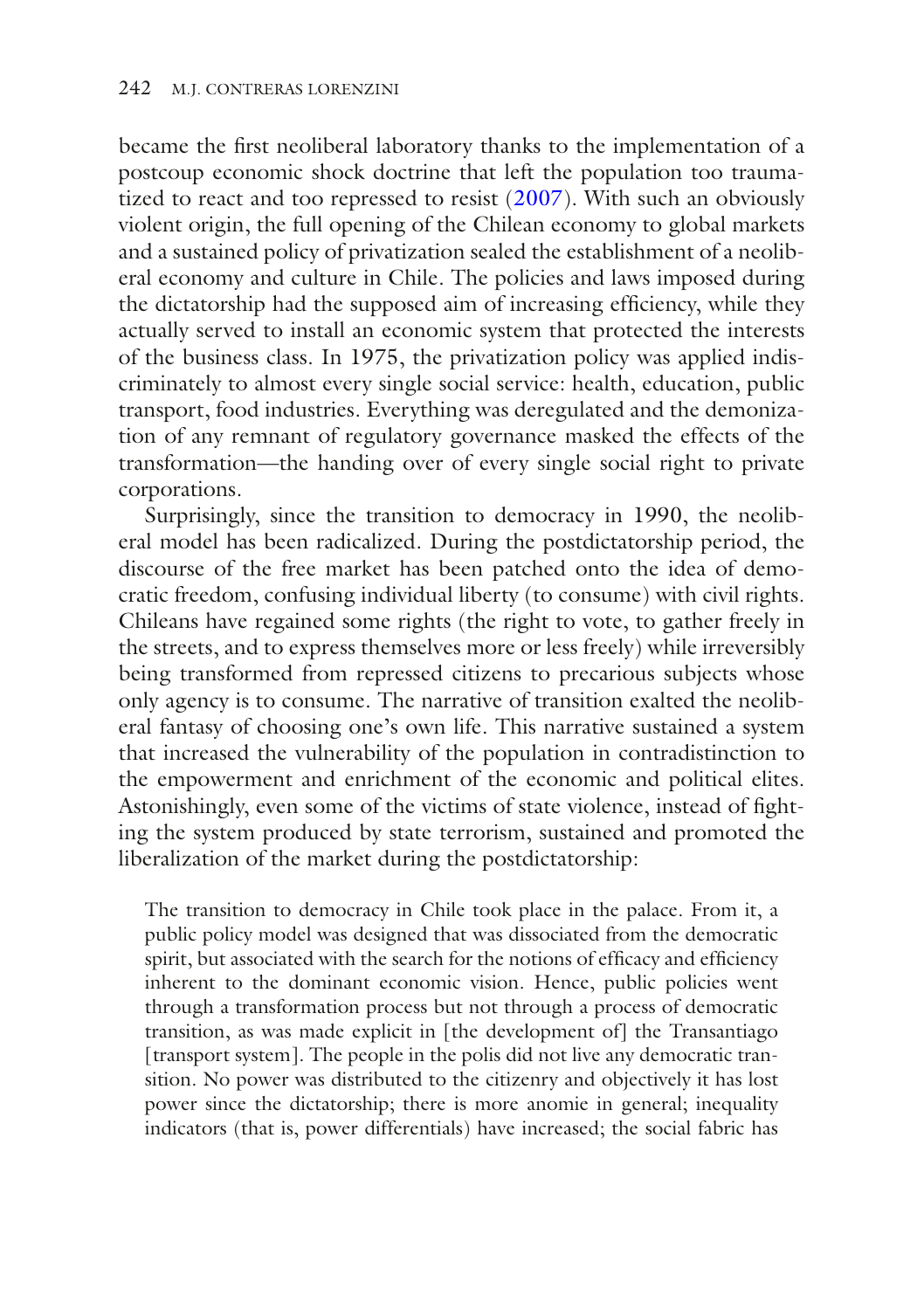been supplanted by its false prophet: inclusion in the market. (Mayol [2011](#page-12-2): 53–4, my translation)

As Foucault explains, neoliberalism marks the birth of a new governmental rationality that consistently expands the economic form into the social sphere [\(2008](#page-12-3)). According to Foucault, the key element of the Chicago school of thought is the transposition of cost–benefit calculations to decision-making processes within the family, married life, professional life, and so on. This strategy results in the expansion of economic criteria to every sphere of life. The role of the state is also reduced and fenced in. The state no longer regulates the market but rather is regulated by it; neoliberalism elevates the market to the organizational principle for the state and society ([2008](#page-12-3)).

As a result, Chile's society suffered a profound cultural neoliberalization. The narrative of success was adopted gradually in the social sphere, where happiness appeared to depend on the increased consumption of goods. The new value system was supported by the disarticulation of social networks and reinforcement of individualistic goals. As Silva argues:

The market has undoubtedly become a very important actor in Chile's reality and its impact on society has by far transcended the strict economic domain. Individual competition and personal strategies have finally triumphed over collective actions. In addition, Chilean citizens have increasingly learned not to expect anything from the state but only from their own personal efforts and achievements. Furthermore, the relative successful performance of the Chilean economy over the last twenty years and the real improvement of the living standards of the population obtained during the same period have reinforced the conviction of many Chileans that political deactivation does finally pay. ([2004:](#page-12-4) 65)

Individualism and the depoliticization of society have pushed Chile to what Gutiérrez [\(2003\)](#page-12-5) characterizes as a process of 'psychopathization', meaning an increasing lack of empathy and identification with the collective and a consequent anomie (the idea that social norms restrict one's own objectives).

The deactivation of political engagement in the country produced a passive conformism that submitted to the economic model. A timely repoliticization of society occurred in 2006 when opposition to the neoliberal model emerged, particularly from the student movements. It is interest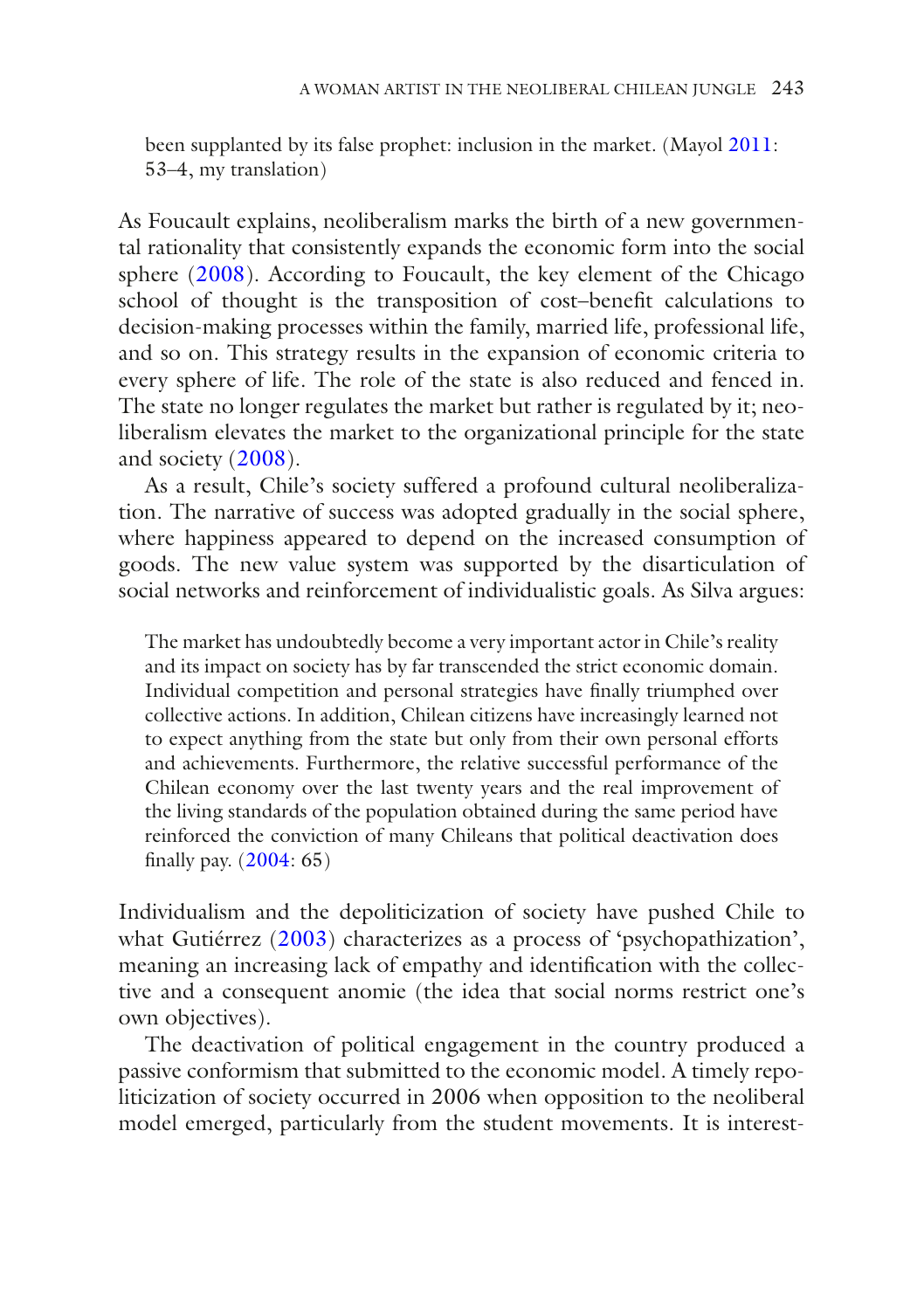ing to note that these were the first massive manifestations in which civil society protested against one of the most emblematic policies of the dictatorship: the conception of education as something foreign to the public and embedded in the private sphere. As Rifo argues, these mobilizations asserted new horizons of collectivity ([2013](#page-12-6)). Student activism drew attention to possible alternative ways of relating to others, and demanded the right to live beyond the bounds of economic rationality and the regulatory power of the market. Unfortunately, it is too early to say if these protests fundamentally altered the free-market system of education. The parliament currently is discussing how to transition towards a more public educational system.

### *Habeas Corpus*

*Habeas Corpus* was performed in the Palacio de Tribunales of Santiago de Chile on 13 December 2013, when I was eight months pregnant. In the performance, I enter the monumental building of Tribunales, which for the first time after the return to democracy was hosting a political performance. I am dressed as the iconic figure of justice, but instead of being blindfolded I keep one eye uncovered. I carry two plastic dishes in parody of the balance of the iconic image. On one of the dishes there is a letter. I slowly walk down the hall while I receive three pails of water as an allusion to the Chilean slang *mojar* (to wet) a judge, meaning to give him a bribe. With my pregnant body, walking on the slippery tiles becomes difficult.

The letter I carry is a real letter that my father, just before he died, 500 days before the performance, asked me to destroy. At the time he asked me to do this, I didn't know the content of the letter; I just knew it had been dictated to my father by a relative, a high-ranking military officer charged with violations of human rights. When my father asked me to get rid of the letter, I immediately thought it could contain something dangerous, a secret, perhaps a confession. The letter was revealed to be an excuse: a statement denying responsibility in a confusing episode in which four Frente Patriótico Manuel Rodriguez miltants were kidnapped and murdered. My father's relative explained in impeccable military language that he had nothing to do with the episode. When I read the letter I thought of exculpation, of how Chilean justice did not protect the victims and instead accepted (and still accepts) these false statements that do nothing but perpetuate the pact of silence and block the truth, and thus the possibility of reparative justice.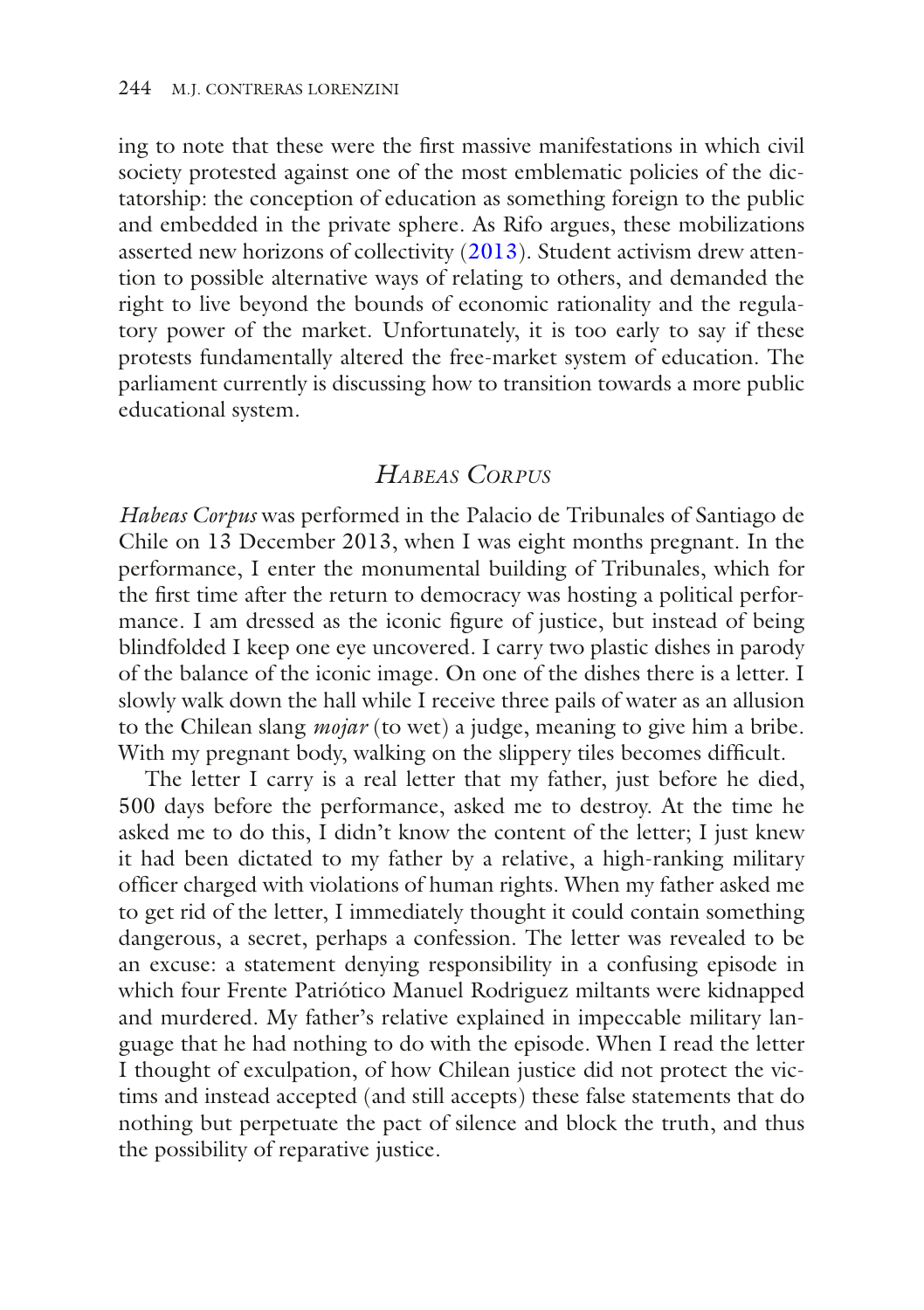<span id="page-6-0"></span>

**Fig. 19.1** María José Contreras Lorenzini performing *Habeas Corpus* at the Palacio de Tribunales de Justicia Santiago, 13 December 2013 (Courtesy of the photographer Pablo Macaya)

In the performance, I read the letter, skipping data, names, and words as a gesture that mirrors the avoiding, fading, and hiding of the truth that the declaration itself accomplishes. I then proceed to fulfil my father's desire: I destroy the letter. But as I destroy the letter, I am actually disobeying my father's mandate. He asked me to get rid of it, and instead, I took it to the courts, one of the most emblematic public sites of the polis, and read it out loud. My father was a lawyer, so I'm also taking it back to his place, the corridors and offices where he invested so many years of his life.

After tearing apart the letter and dropping it in a pail of water, while the ink is fading, thousands of ping-pong balls start falling from the second floor and bounce on the tiles of the main hall—just like the more than 10,000 *habeas corpus* petitions that the Chilean justice system decided not to consider remain to haunt the space of our national memory. As seen in Fig. [19.1](#page-6-0) I remain squatting, in a position that recalls a typical giving birth posture, while the thousands of balls fall from above.

The performance contests the neoliberal culture in three ways. First, *Habeas Corpus* stresses the private–public binary: by exposing personal stories in an emblematic public space, it problematizes the distinction between the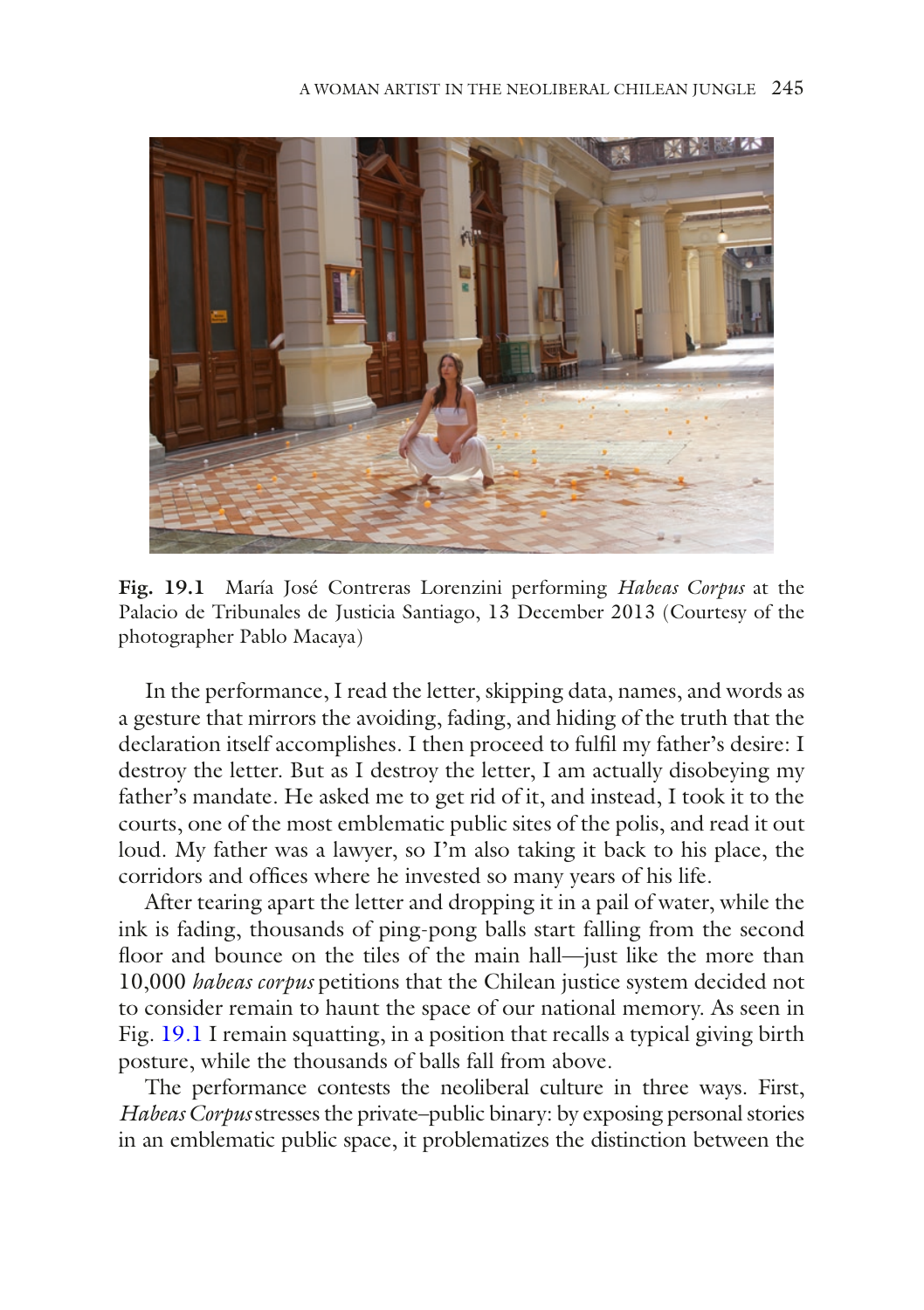personal and the public, and, furthermore, it opposes the logic of property. Second, it addresses the amnesia that, as I said before, is the cultural humus of the establishment of a neoliberal system in Chile. Third, the performance offers an intersubjective and intercorporeal space where what seems unspeakable becomes susceptible to transmission by affect circulation; spectators submit to the experience of being affected as they regain their political awareness and agency. I will now review each of these aspects in detail.

# NO PROPERTY

The feminist claim that the personal is political has inspired many artworks of the last decades. *Habeas Corpus* performs an action that radicalizes this idea, since it not only uses the personal as political, but also tries to collapse the distinction upon itself. The letter I read may be considered a familial, intimate document, but when it is read out loud in a public space such as the courts, it immediately falls into the space and time of shared belonging. At the same time, the court building as the most emblematic public edifice of the city is redefined and becomes the home of an intimate practice. The performance shows how memories are not ontologically 'intimate' or 'public', but rather their characterization depends on each particular situated practice that configures them. The subtle and family-scale gesture of reading the letter and rebelling against the desire of my father (instead of destroying the letter, I read it in the courts) acquires the projection of a political action that exceeds the competence of my family. My performance creates a liminal space in the juncture of the private and the public, and it is in this space that a challenge to the official history occurs.

The challenging of private and public distinctions may be a feature of every performance that works with intimate memories and archives: each performance remixes and reloads memories in an idiosyncratic way, relocating memories as private or public each time. One of the most remarkable possibilities of performances working with the intimate dimension is that embracing complexity allows the destabilization of binaries, such as the one distinguishing private and public. Performances of memory such as *Habeas Corpus* apply feminist modes of questioning and raise alternative ways of understanding who we are and how we relate to each other.

From this point of view, the performance is not only an act of transfer but also, more radically, a device that struggles against the notion of property. Neoliberalism plays upon the idea of property—what one can earn, gain, or buy. By publicly exposing the letter and challenging my father's mandate, I perform a deterritorialization of memory and dispossession of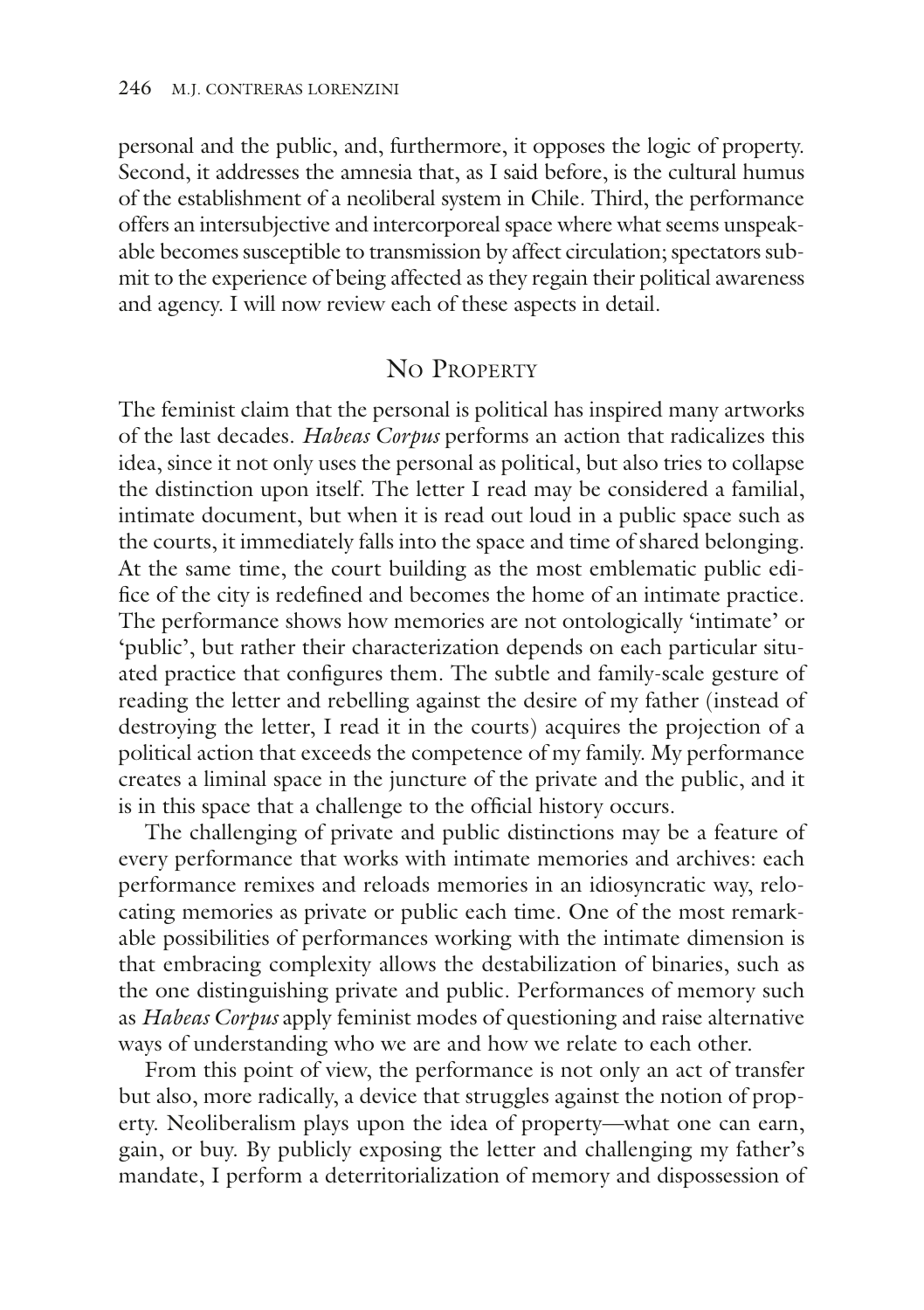the self. The heritage of memories of the dictatorship that my father transmitted to me, and that work as postmemories (Hirsch [2012](#page-12-7)), are shared in an intersubjective space; they no longer belong to me but, thanks to the performance, become part of the collective heritage for a group of people. The performance does not 'transmit' memory as if it were something fixed and crystallized, it mobilizes memories, allowing a multidirectional exchange of versions and voices of the past. In a neoliberal culture where property rules the way people relate to each other, the performance produces a trade of affects that constitutes another kind of community.

#### Against Amnesia

Besides sharing personal and familial memories, *Habeas Corpus* allows the sharing of gaps in memory. I'm not telling a coherent story about the past; I don't even know why my father asked me to destroy the letter. For me, the letter condensed all the secrets and blanks of my family's stories. As a daughter of the dictatorship, I grew up with the arbitrariness of secrets and fragmented stories that couldn't be reproduced, that remained untold and hidden in a dusty drawer (just like the letter I chose to destroy in the courts). The letter also appeals to the secrets and gaps of our collective memory. Since the author is a military member facing the juridical process for violations of human rights, the letter is also a concrete example of the pact of silence; that is, the implicit compromise among the military and civilians to hide information about the *detenidos desaparecidos*. After forty years, this pact of silence is still strong and has prevented thousands of families from knowing what happened to their relatives. My act of reading the letter and then tearing it apart directly addresses the pact of silence: it puts into circulation what has been scratched and faded out of the official history.

*Habeas Corpus* tries to subvert, from the trench of performance, the official story of silence and forgetfulness, exposing new alternatives for reconstructing our past. The performance not only disputes memory, but also more radically disputes amnesia. Silences and gaps of memory are not handicaps but resources that may activate affective dispositions. The sharing of memory gaps restricts the transmission of the verbal while it privileges the sharing of intensities. This can only work in the commonality of shared space and time that the performance constructs. The participants of the performance are not requested to understand, but they are invited to be involved from an embodied position in an affective dynamic dimension. What is put into circulation appears in non-narrative forms and man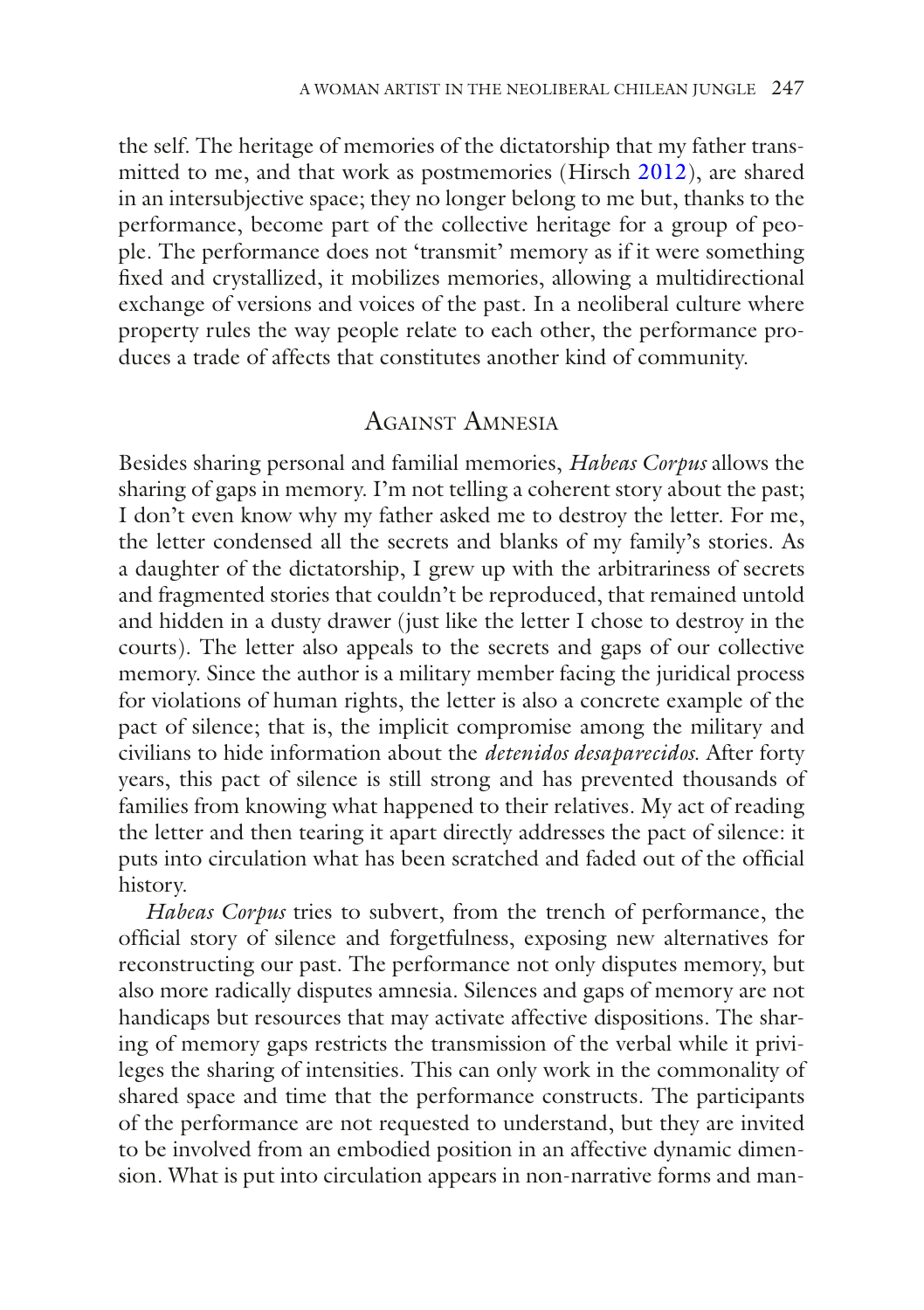ifests as affective intensities. The pact of silence that denies memory is used in a creative work to reassert another way to communicate that cannot be grasped through semiotic analysis and that depends on the construction of an on-site community.

In the last moments of the performance, hundreds of ping-pong balls fall from the second floor and produce an intense sonorous effect. In that moment, there are no words, no message, just the experience of being there, hearing all those balls smashing onto the colonial tiles of the courts, feeling the reverberation in our bodies that vibrate together every time a ball touches the ground. The sound is provocative and evokes the thousands of *habeas corpus* petitions that were not heard during the dictatorship and that continue to haunt that space and the Chilean collective memory.

What the performance does is activate a sensorial path where we can share an experience. Everything that is enacted during the performance rejects verbal language: the words I say while reading the letter are far from coherent, and the moment of the falling balls is non-narrative and explicitly appeals to the sensorial. This is not only an aesthetic choice but also responds to my political position as a woman artist in Chile. By appropriating the mechanism of silencing and erasure, I offer myself as an agent of amnesia. I embody a critique of how Chilean society has chosen to construct our past. In this way, the performative strategies of the piece contest the origin and result of the first neoliberal laboratory in Latin America: oblivion.

#### POLITICAL AWARENESS

As I have affirmed ([2008](#page-12-8)), performance creates an intercorporeal system that allows a situated and local transmission of affects. As an artist, I am sure that the mobilization of affects produces a political engagement in the spectator. As Irene Wirshing states, 'with an audience to witness, the untranslatable and non representational is transformed into communication, respect and understanding' [\(2009:](#page-12-9) 67). The political efficacy of *Habeas Corpus* exceeds the gesture of denunciation, obliging an ethical commitment to what is affecting the spectator in the here and now of the convivial encounter. The role of the body here is crucial; solidarity and co-responsibility are constructed on the foundations of the dynamic (and fragile) intercorporeal system that allows the interweaving of different incommensurable dimensions.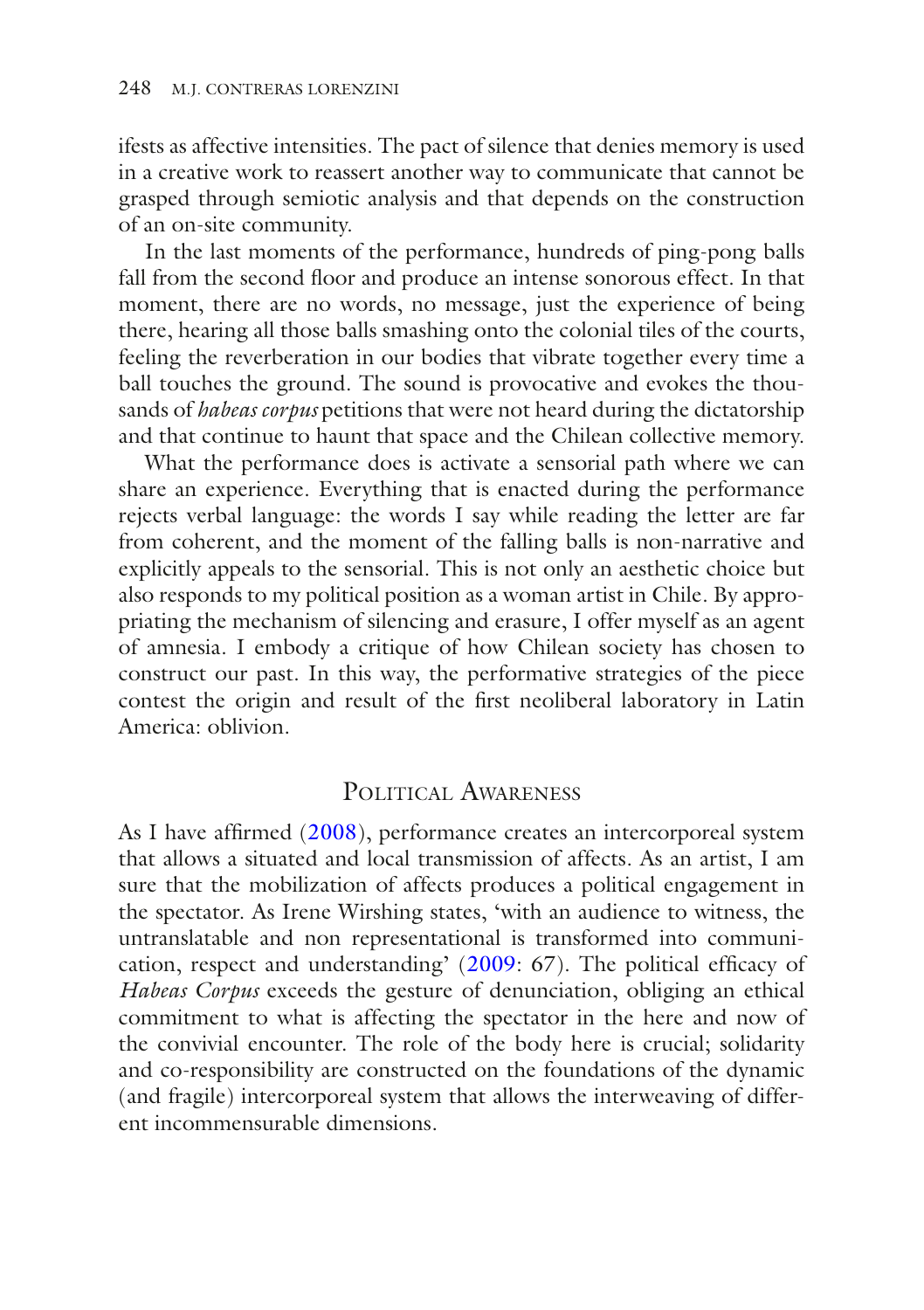What this performance did was invite the audience to collaborate in the finding, recalling, and constructing of our past. As bystanders, spectators are required to engage in the ongoing and dynamic construction of the past. Felman describes the spectators of memory art manifestations as 'second-degree witnesses' [\(1992](#page-12-10)). The performance puts the spectators in the position of a second-degree witness who gains the responsibility to respond politically in the co-construction of a meaningful conception of the past. What do we do with what we just saw, experienced, and heard? These interrogations followed the performance, and the audience somehow felt the need to do something—to react, to resist. In the postperformance conversation, a woman in the audience recounted her experience as a political activist and shared that this performance made her think about how her political action was mainly focused on the public arena, while there was much else to do in the private and familial dimensions. A young woman said she was moved by the echoes of the ping-pong balls and that she was asking herself how to find the *habeas corpus* documents so as to contribute to their publication. From my point of view, this is one of the most outstanding consequences of performance: you cannot be there without co-participating and co-constructing the memory of the performer and, at the same time, participating in the reconstruction of your own memory.

The performance creates a community, an 'us' that amplifies and empowers the potentiality of an 'I', a community made up of multiple voices and bodies that dance together. The creation of this 'us' combats the atomization and individualization that neoliberal culture has so strongly rooted in Chilean society. *Habeas Corpus* provides a space and time to share the experience of witnessing, thereby providing the possibility of dealing with difficult memories/amnesia collaboratively. What happens in these face-to-face encounters is what Haraway calls a material collaborative thinking practice involving bodies that exceed rationality ([1992](#page-12-11)). The performance inscribes a politics of solidarity based radically on the co-presence of bodies that affect and are affected in a continuous and dynamic way. The circulation of affect implies, in this case, an ethical and political engagement that the spectator, the second-degree witness, cannot avoid.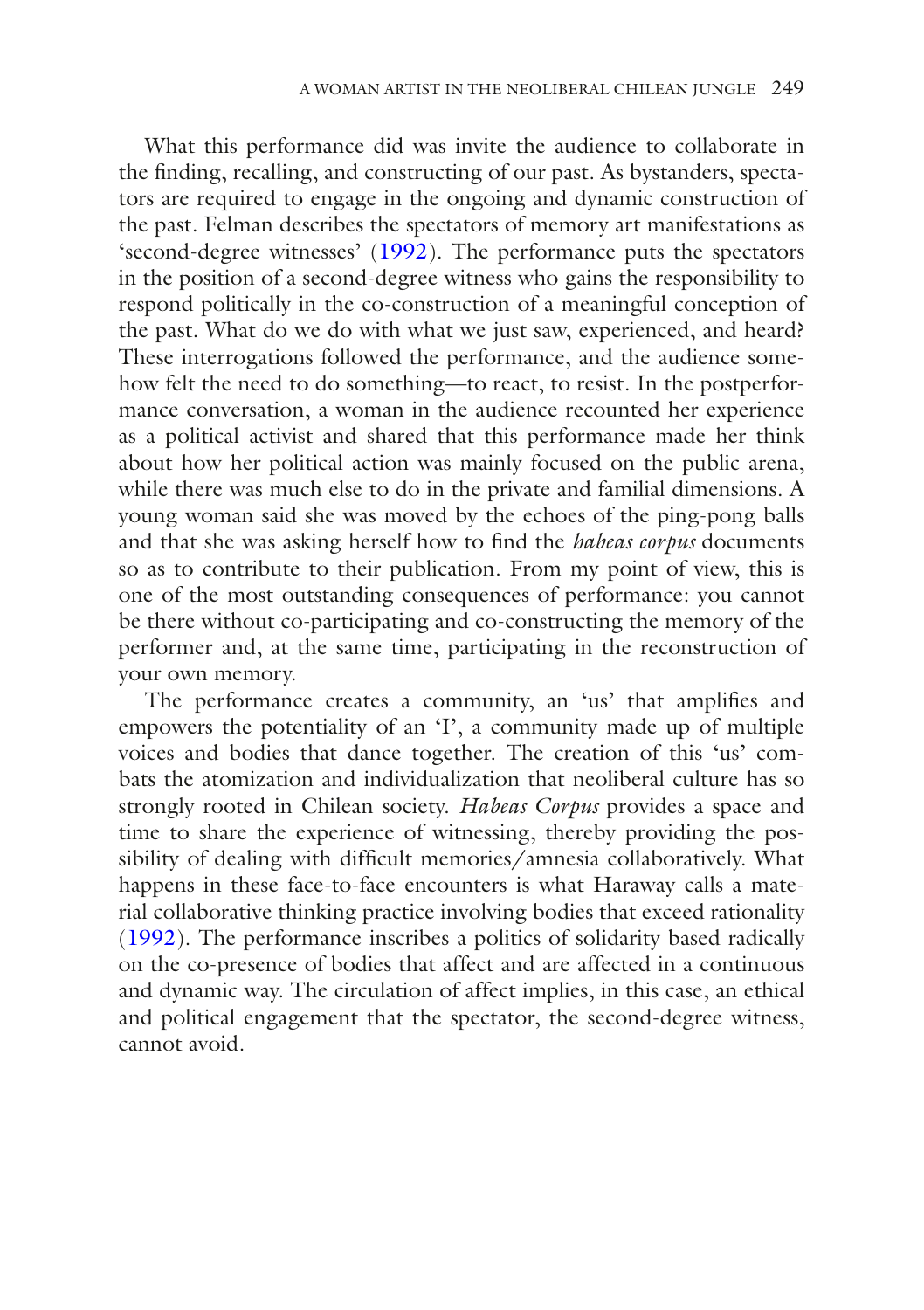# **CONCLUSION**

Why did my father ask me to destroy the letter? I still don't have an answer. Was it a way to destroy some evidence that could perform a disservice to the juridical process through which his relative was passing? Or was it a way to cancel that cowardly exculpation? And maybe, because I couldn't think of an explanation, I felt the need to perform in a manner that could open up the possibility of subverting the puzzling mandate.

The challenge to my father's mandate is also a confrontation with the neoliberal way of relating to our past, a way that aims to disappear, destroy, and dismember the collective by imposing fear. I'm a witness to the fears of my parents' generation; I've inherited the silence, the trepidation, the apprehension. Performance allows me to defy this heritage in order to resist. As Marianne Hirsch and Valerie Smith describe, 'the sons and daughters in the chain of familial and thus also of cultural memory attempt to bear witness to the fragmented, interrupted, and mostly traumatic stories they have inherited through verbal, visual and bodily acts of postmemory' ([2002](#page-12-12): 10). And as Milena Grass noted, the call to action felt even more urgent due to my pregnant body [\(2015\)](#page-12-13). Before giving birth to my child I had to settle symbolically my family's debt. Far from occupying the position of a soothing and appeasing mother to be—which, as Nelly Richard establishes, was the role that the dictatorship promoted for women ([2004](#page-12-14): 16)—I was trying to politically empower my motherhood, as a generative position not only of life but also of justice.

The power of *Habeas Corpus* was that it allowed me to perform inquiries into the way we (I, my family, and my country) reconstruct our difficult past. The gesture cannot be executed alone; it needs another who is not just a spectator but instead a subject available to be affected, moved, and transformed. *Habeas Corpus*, in the end, inquires into the ethical and political subjective positions that our neoliberal jungle has imposed on us.

#### <span id="page-11-0"></span>**NOTES**

1. This performance was part of the workshop Women Mobilizing Memory held in Chile in December 2013, organized by the Columbia Global Center Santiago and led by Marianne Hirsch, Jean Howard, and Diana Taylor.